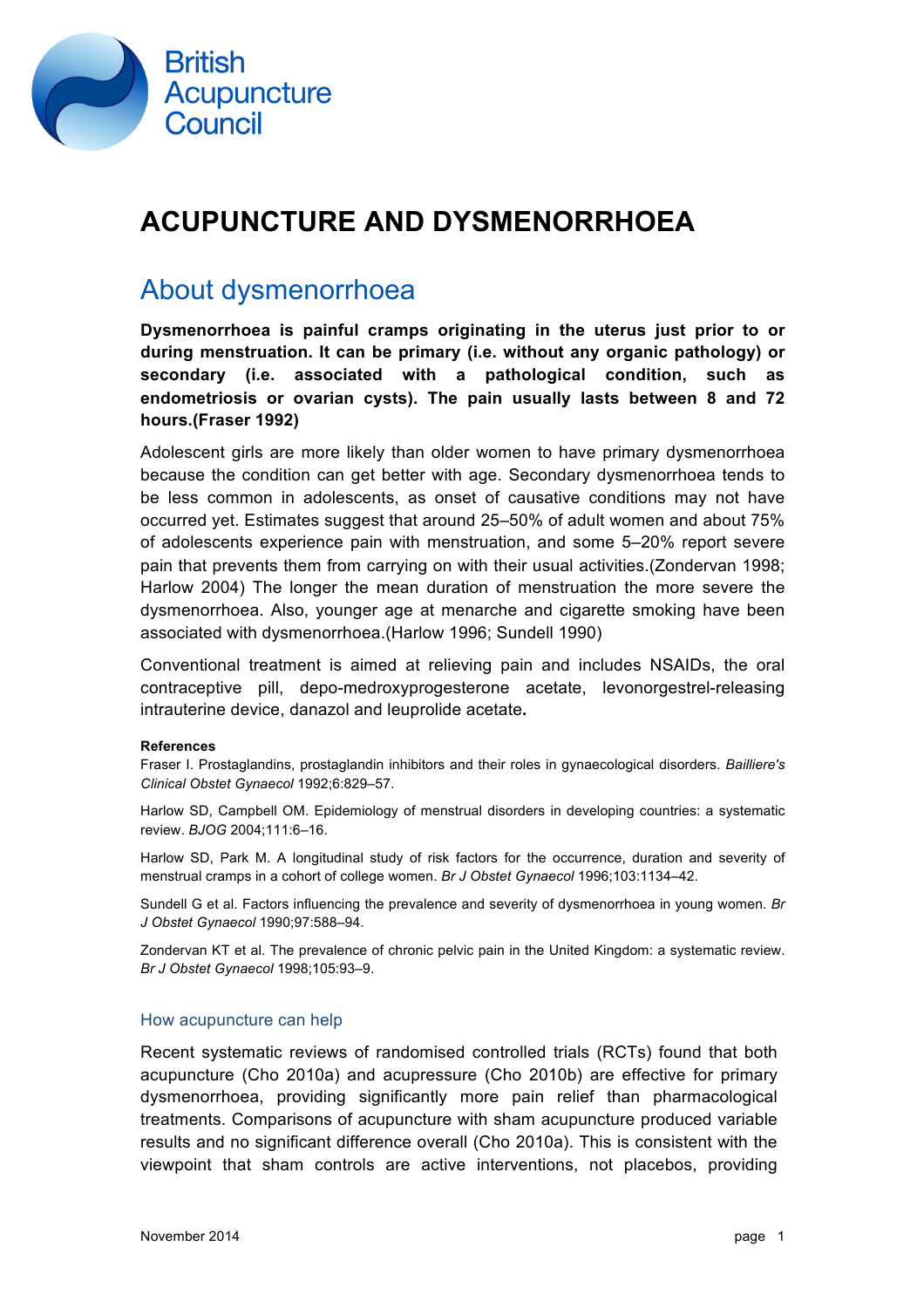unreliable results with a tendency to underestimate acupuncture's effects (Lundeburg 2009; Sherman 2009). Two earlier systematic reviews (Yang 2008; Proctor 2002) found a lack of high quality trials on acupuncture for dysmenorrhoea and so could not draw firm conclusions. Since then there have been further RCTs, especially from China (Wong 2010; Chen 2010; Zhu 2010; Wang 2009), hence the stronger conclusions in the 2010 reviews. The most compelling evidence comes from a large, high quality German trial that also found acupuncture to be costeffective (Witt 2008). Also see our other factsheets on Premenstrual syndrome and Endometriosis. For other gynaecological conditions the research base is scanty (Smith 2010). For example, a systematic review of trials on acupuncture for fibroids found no trials that fit their inclusion criteria (Zhang 2010). (see Table overleaf)

Acupuncture may help reduce symptoms of dysmenorrhoea by:

- regulating neuroendocrine activities and the related receptor expression of the hypothalamus-pituitary-ovary axis (Liu 2009; Yang 2008)
- increasing nitric oxide levels, which relaxes smooth muscle and hence may inhibit uterine contractions (Wang 2009)
- increasing relaxation and reducing tension (Samuels 2008). Acupuncture can alter the brain's mood chemistry, reducing serotonin levels (Zhou 2008) and increasing endorphins (Han, 2004) and neuropeptide Y levels (Lee 2009), which can help to combat negative affective states
- stimulating nerves located in muscles and other tissues, which leads to release of endorphins and other neurohumoral factors, and changes the processing of pain in the brain and spinal cord (Pomeranz, 1987; Zijlstra 2003; Cheng 2009);
- reducing inflammation, by promoting release of vascular and immunomodulatory factors
- (Zijlstra 2003; Kavoussi 2007)

## About traditional acupuncture

Acupuncture is a tried and tested system of traditional medicine, which has been used in China and other eastern cultures for thousands of years to restore, promote and maintain good health. Its benefits are now widely acknowledged all over the world, and in the past decade traditional acupuncture has begun to feature more prominently in mainstream healthcare in the UK. In conjunction with needling, the practitioner may use techniques such as moxibustion, cupping, massage or electroacupuncture. They may also suggest dietary or lifestyle changes.

Traditional acupuncture takes a holistic approach to health and regards illness as a sign that the body is out of balance. The exact pattern and degree of imbalance is unique to each individual. The traditional acupuncturist's skill lies in identifying the precise nature of the underlying disharmony and selecting the most effective treatment. The choice of acupuncture points will be specific to each patient's needs. Traditional acupuncture can also be used as a preventive measure to strengthen the constitution and promote general wellbeing.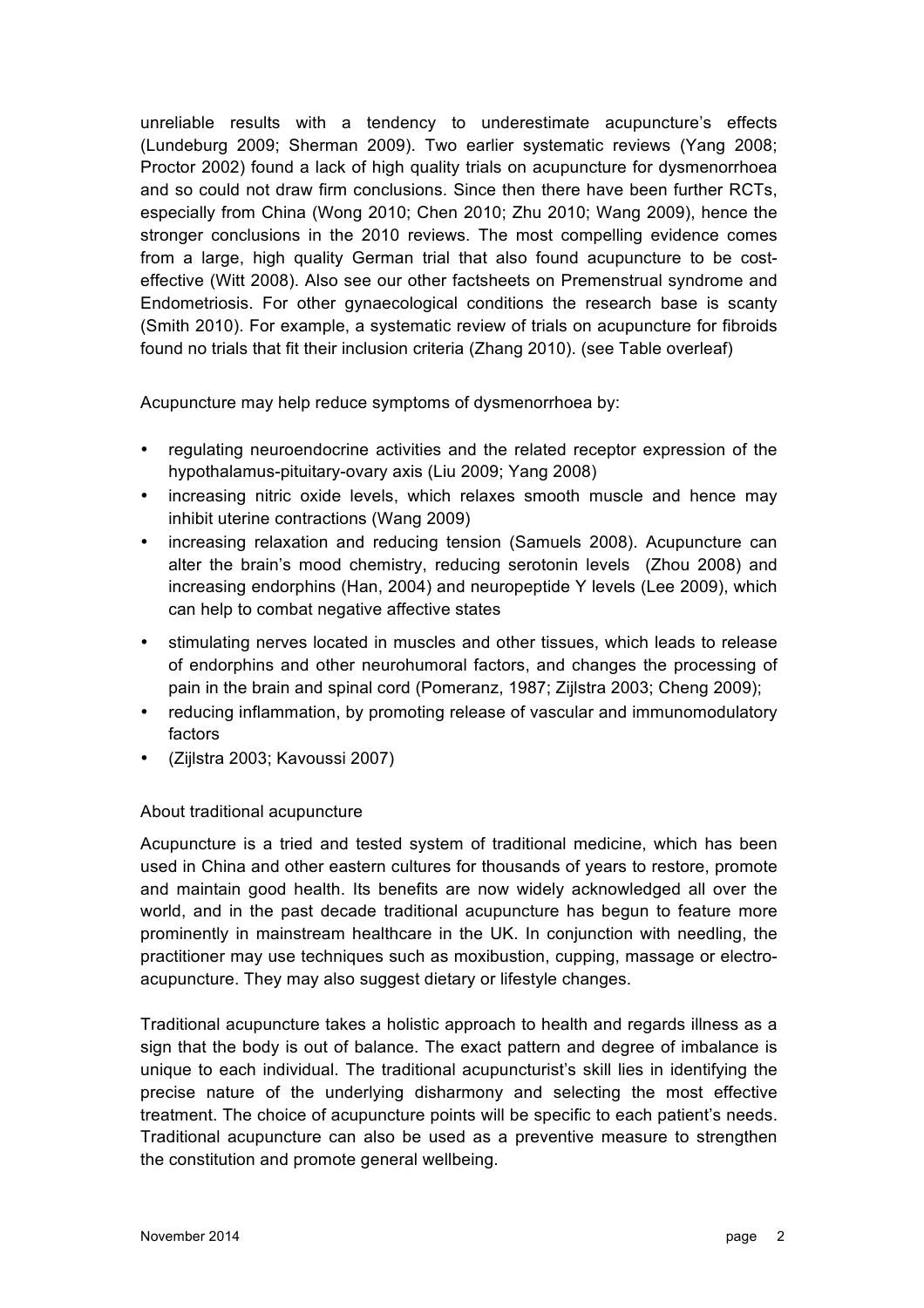An increasing weight of evidence from Western scientific research (see overleaf) is demonstrating the effectiveness of acupuncture for treating a wide variety of conditions. From a biomedical viewpoint, acupuncture is believed to stimulate the nervous system, influencing the production of the body's communication substances - hormones and neurotransmitters. The resulting biochemical changes activate the body's self-regulating homeostatic systems, stimulating its natural healing abilities and promoting physical and emotional wellbeing.

### About the British Acupuncture Council

With over 3000 members, the British Acupuncture Council (BAcC) is the UK's largest professional body for traditional acupuncturists. Membership of the BAcC guarantees excellence in training, safe practice and professional conduct. To find a qualified traditional acupuncturist, contact the BAcC on 020 8735 0400 or visit www.acupuncture.org.uk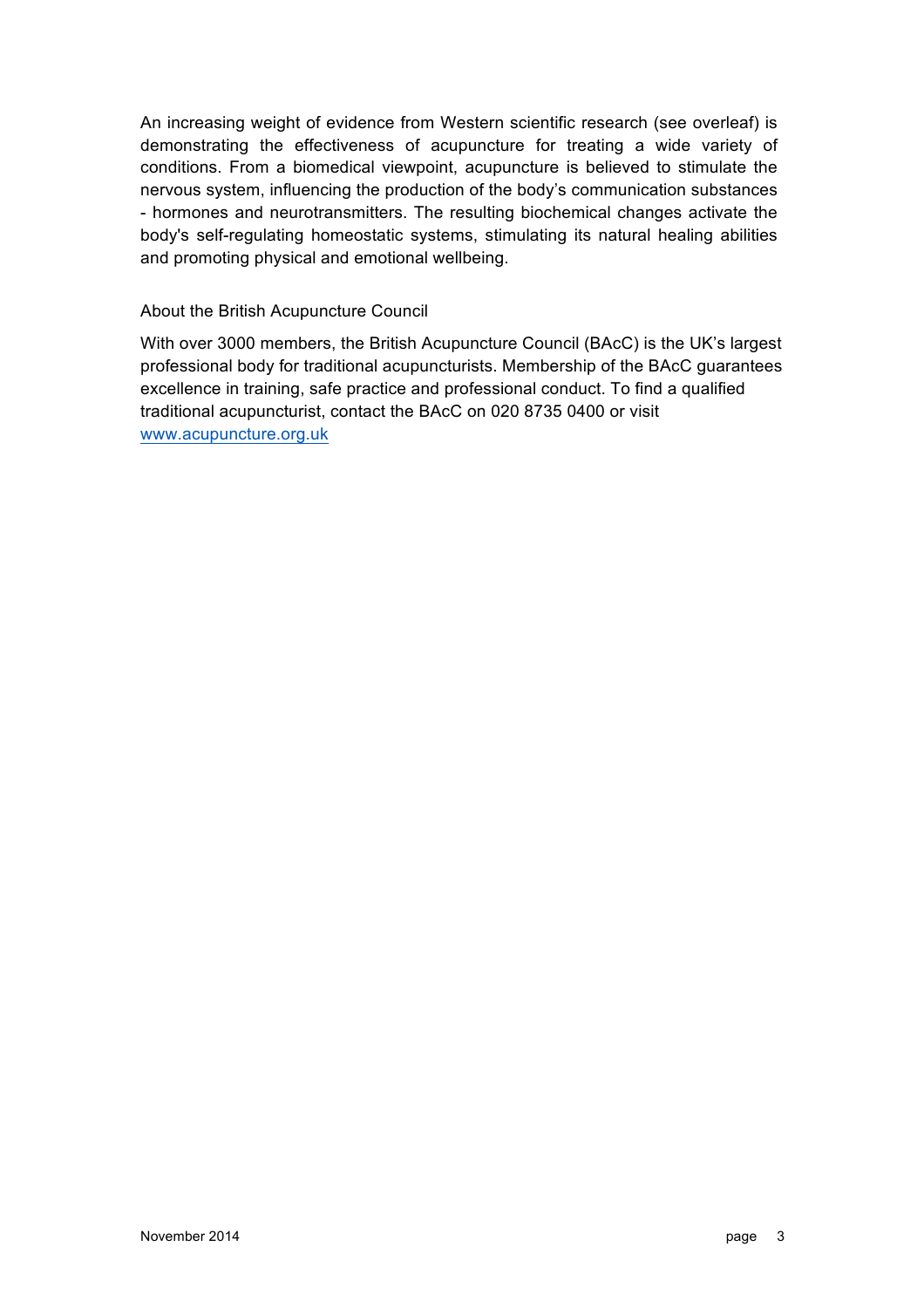# **ACUPUNCTURE AND DYSMENORRHOEA**

# The evidence

| <b>Research</b>                                                                                                                              | <b>Conclusion</b>                                                                                                                                                                                                                                                                                                                                                                                                                                                                                                                                                                                                                                                                                                                                                                                                                                                                                                                                                                                                                                                                                                                                                                                                                                                                  |
|----------------------------------------------------------------------------------------------------------------------------------------------|------------------------------------------------------------------------------------------------------------------------------------------------------------------------------------------------------------------------------------------------------------------------------------------------------------------------------------------------------------------------------------------------------------------------------------------------------------------------------------------------------------------------------------------------------------------------------------------------------------------------------------------------------------------------------------------------------------------------------------------------------------------------------------------------------------------------------------------------------------------------------------------------------------------------------------------------------------------------------------------------------------------------------------------------------------------------------------------------------------------------------------------------------------------------------------------------------------------------------------------------------------------------------------|
| <b>Systematic reviews</b>                                                                                                                    |                                                                                                                                                                                                                                                                                                                                                                                                                                                                                                                                                                                                                                                                                                                                                                                                                                                                                                                                                                                                                                                                                                                                                                                                                                                                                    |
| fibroids. Cochrane database of<br>systematic reviews. (1) (pp<br>CD007221), 2010.                                                            | Zhang Y et al. Acupuncture for uterine A systematic review to assess the benefits and harms of<br>acupuncture in women with uterine fibroids using randomised<br>controlled trials comparing acupuncture management with<br>placebo acupuncture, no management, Chinese medication,<br>Western medication or other managements of uterine fibroids<br>No trials met the inclusion criteria, therefore no data was<br>collected.                                                                                                                                                                                                                                                                                                                                                                                                                                                                                                                                                                                                                                                                                                                                                                                                                                                    |
| Cho SH, Hwang EW. Acupuncture for<br>primary dysmenorrhoea: A systematic<br>review. BJOG 2010a; 117: 509-21.                                 | A systematic review that assessed the effectiveness of<br>acupuncture for the symptomatic treatment of primary<br>dysmenorrhoea from randomised controlled trials. All trials that<br>evaluated the effects of acupuncture compared with controls<br>were included. Studies that assessed the effect of moxibustion<br>or body acupressure were excluded. Twenty-seven trials were<br>included. Only nine of these clearly described their methods of<br>randomisation and none of the trials stated the methods of<br>allocation concealment. Compared with pharmacological<br>treatment or herbal medicine, acupuncture was associated with<br>a significant reduction in pain. Three studies reported reduced<br>pain within groups from baseline; however, two did not find a<br>significant difference between acupuncture and sham<br>acupuncture. The reviewers concluded that their review found<br>promising evidence in the form of randomised controlled trials for<br>the use of acupuncture in the treatment of primary<br>dysmenorrhoea compared with pharmacological treatment or<br>herbal medicine, but that the evidence for the effectiveness of<br>acupuncture for the treatment of primary dysmenorrhoea is not<br>convincing compared with sham acupuncture. |
| Cho SH, Hwang EW. Acupressure for<br>primary dysmenorrhoea: A systematic<br>review. Complementary Therapies in<br>Medicine 2010b; 18: 49-56. | A systematic review that assessed the effectiveness of<br>acupressure for the symptomatic treatment of primary<br>dysmenorrhoea from randomised controlled trials. Four trials<br>comprising a total of 458 participants were included. Only one<br>described adequate methods of randomisation, and none had a<br>clear description of method of allocation concealment. Two<br>studies reported significant improvements in the severity of pain<br>for acupressure compared with sham acupressure on non-<br>acupoints. Acupressure reduced the pain and anxiety typical of<br>dysmenorrhoea in one study. Another, which used an<br>acupressure device, reported that the reduction of menstrual<br>pain was significantly better in worst menstrual pain, menstrual<br>pain symptom intensity and the consumption of pain medication,<br>compared with conventional treatment. One study investigated<br>adverse events and reported that there was no adverse event in<br>acupressure treatment. The reviewers concluded that the<br>available data from randomised controlled trials suggest that<br>acupressure alleviates menstrual pain, but that the results were                                                                                                       |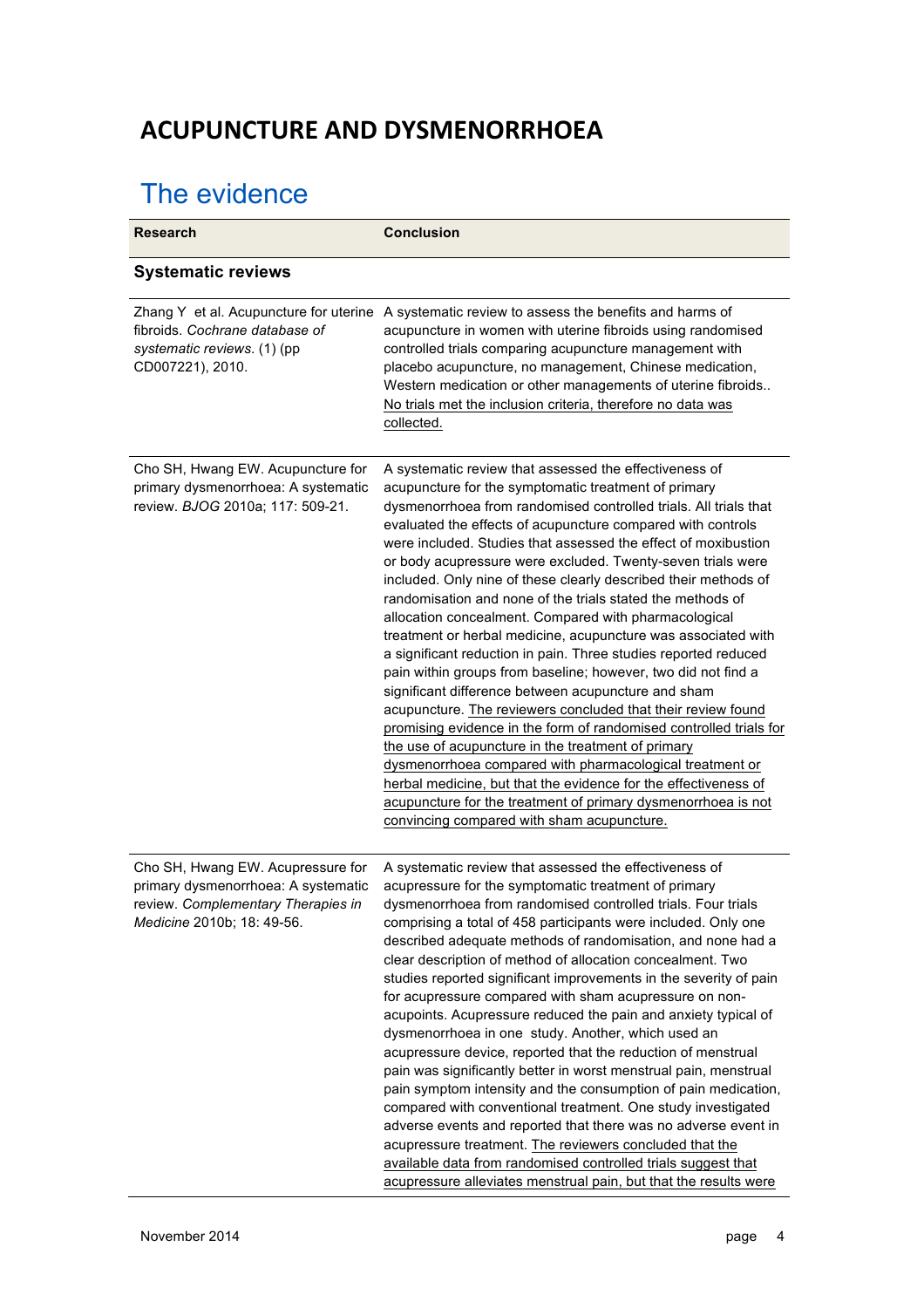## limited by the small number of trials.

| Yang H et al. Systematic review of<br>clinical trials of acupuncture-related<br>therapies for primary dysmenorrhea.<br>Acta Obstetricia et Gynecologica<br>Scandinavica 2008; 87:1114-22. | A systematic review that evaluatee the effects of acupuncture-<br>related therapies for treating primary dysmenorrhoea. All clinical<br>controlled trials pertaining to acupuncture-related therapies for<br>primary dysmenorrhoea were included. In all, 30 randomised<br>controlled trails and two controlled clinical trials were identified.<br>Most of the trials were of low methodological quality. Data<br>analysis indicated that there were conflicting results regarding<br>whether acupuncture-related therapies were more effective than<br>control treatments. However, there was one small,<br>methodological sound trial of acupuncture that suggested that<br>acupuncture was more effective than control groups (placebo<br>acupuncture: WMD=-0.57 and 95% CI=-0.76-0.38; standard<br>control: WMD=-.19 and 95% CI=-0.37-0.01; visitation control:<br>WMD=-1.04 and 95% CI=-1.28-0.80). The reviewers concluded<br>that, because of low methodological quality and small sample<br>size, there is no convincing evidence for acupuncture in the<br>treatment of primary dysmenorrhoea. |
|-------------------------------------------------------------------------------------------------------------------------------------------------------------------------------------------|----------------------------------------------------------------------------------------------------------------------------------------------------------------------------------------------------------------------------------------------------------------------------------------------------------------------------------------------------------------------------------------------------------------------------------------------------------------------------------------------------------------------------------------------------------------------------------------------------------------------------------------------------------------------------------------------------------------------------------------------------------------------------------------------------------------------------------------------------------------------------------------------------------------------------------------------------------------------------------------------------------------------------------------------------------------------------------------------------------|
| Proctor ML et al. Transcutaneous<br>electrical nerve stimulation and<br>acupuncture for primary<br>dysmenorrhoea. Cochrane database<br>of systematic reviews. (1) (pp<br>CD002123), 2002. | A systematic review to determine the effectiveness of high and<br>low frequency transcutaneous electrical nerve stimulation<br>(TENS) and acupuncture when compared to each other,<br>placebo, no treatment, or medical treatment for primary<br>dysmenorrhoea. In all, 9 randomised controlled trials of<br>transcutaneous electrical nerve stimulation and acupuncture<br>were included, seven involving TENS, one acupuncture, and one<br>both treatments. One small trial showed acupuncture to be<br>significantly more effective for pain relief than both placebo<br>acupuncture and two no treatment control groups. The reviewers<br>concluded that there was insufficient evidence to determine the<br>effectiveness of acupuncture in reducing dysmenorrhoea, but<br>that a single small but methodologically sound trial of<br>acupuncture suggests benefit.                                                                                                                                                                                                                                 |
| Overview on women's<br>reproductive health complaints                                                                                                                                     |                                                                                                                                                                                                                                                                                                                                                                                                                                                                                                                                                                                                                                                                                                                                                                                                                                                                                                                                                                                                                                                                                                          |
| Smith CA, Carmady B. Acupuncture to<br>treat common reproductive health<br>complaints: An overview of the<br>evidence. Autonomic Neuroscience:<br>Basic and Clinical 2010; 157: 52-6.     | A summary of the evidence from scientific trials and systematic<br>reviews assessing the effectiveness of acupuncture to treat the<br>most common women specific reproductive health complaints.<br>Five systematic reviews and six randomised controlled trials<br>were included. The symptoms of dysmenorrhoea were found to<br>have been subject to more clinical evaluation through<br>randomised controlled trials, and the evidence summarised in<br>systematic reviews, than any other reproductive health<br>complaint. The evidence for acupuncture to treat dysmenorrhoea<br>remains unclear, due to small study populations and the<br>presence of methodological bias. Acupuncture to treat<br>premenstrual syndrome and other menstrual related symptoms<br>is under-studied, and the evidence for acupuncture to treat these<br>conditions is frequently based on single studies. The authors                                                                                                                                                                                              |

concluded that further research is needed.

**Clinical studies**

### **Dysmenorrhoea**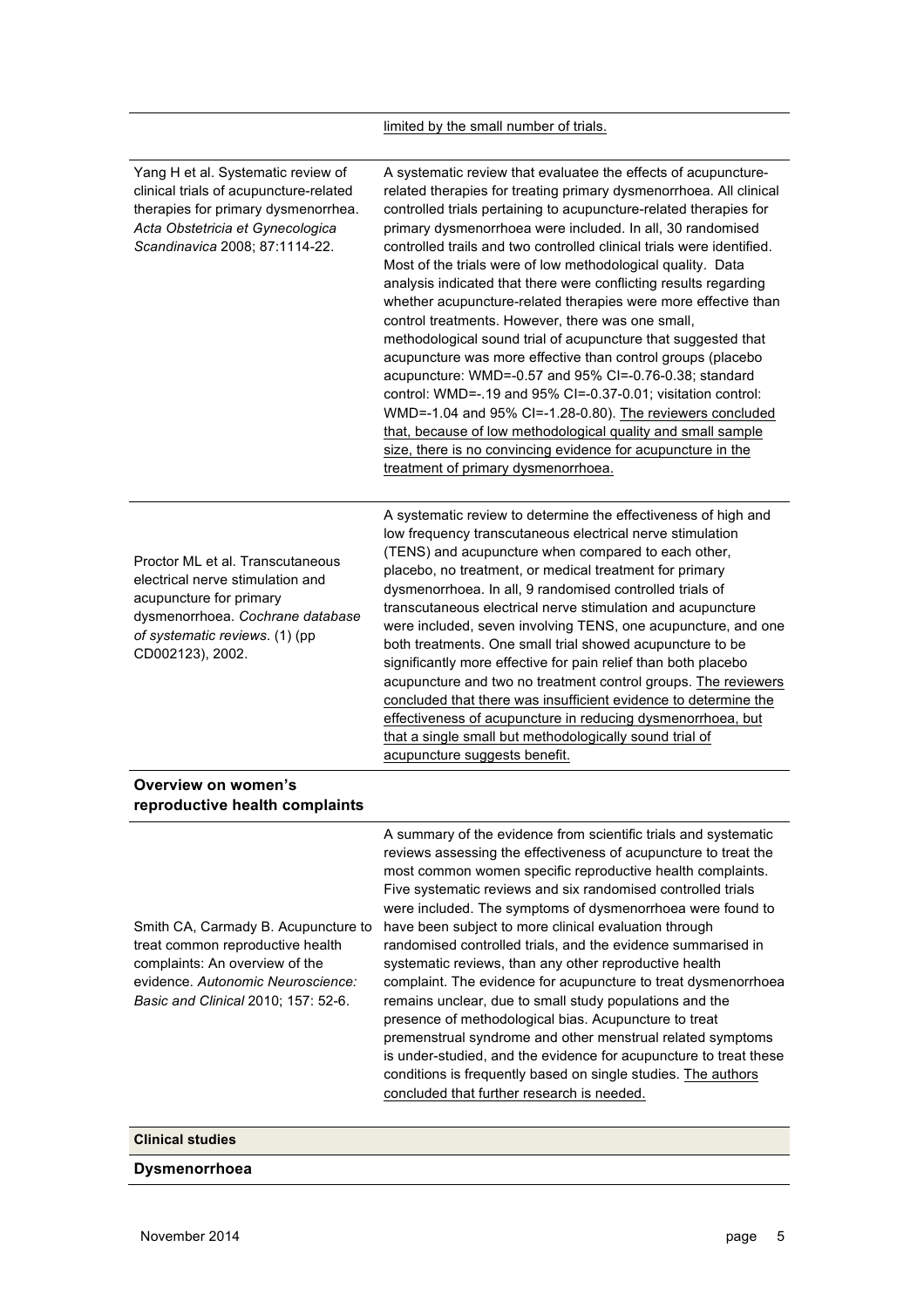| Wong CL et al. Effects of SP6<br>acupressure on pain and menstrual<br>distress in young women with<br>dysmenorrhea. Complementary<br>Therapies in Clinical Practice 2010;<br>16: 64-9.                                                    | A controlled trial that aimed to evaluate the effects of<br>acupressure at Sp6 on reducing pain and menstrual distress<br>resulting from dysmenorrhoea. Forty participants were assigned<br>to either the acupressure group ( $n = 19$ ) or the control group ( $n =$<br>21). The acupressure group received 20 min of SP6<br>acupressure during the initial intervention session, was taught to<br>perform the technique for themselves and asked to do it twice a<br>day from the first to third days of their menstrual cycle, for 3<br>months subsequent to the first session. In contrast, the control<br>group was only told to rest. Outcomes were measured using the<br>Pain Visual Analogue Scale (PVAS), the Short-Form McGill Pain<br>Questionnaire (SF-MPQ), and the Short-Form Menstrual<br>Distress Questionnaire (SF-MDQ). There was a statistically<br>significant decrease in pain score for PVAS ( $p = 0.003$ ) and SF-<br>MPQ ( $p = 0.02$ ) immediately after the 20 min of SP6<br>acupressure. In the self-care periods, significant reduction of<br>PVAS ( $p = 0.008$ ), SF-MPQ ( $p = 0.012$ ), and SF-MDQ ( $p =$<br>0.024) scores was noted in the third month of post-intervention.<br>The researchers concluded that SP6 acupressure has an<br>immediate pain-relieving effect for dysmenorrhoea. Moreover,<br>acupressure applied to the SP6 acupoint for 3 consecutive<br>months was effective in relieving both the pain and menstrual<br>distress levels resulting from dysmenorrhoea. |
|-------------------------------------------------------------------------------------------------------------------------------------------------------------------------------------------------------------------------------------------|-------------------------------------------------------------------------------------------------------------------------------------------------------------------------------------------------------------------------------------------------------------------------------------------------------------------------------------------------------------------------------------------------------------------------------------------------------------------------------------------------------------------------------------------------------------------------------------------------------------------------------------------------------------------------------------------------------------------------------------------------------------------------------------------------------------------------------------------------------------------------------------------------------------------------------------------------------------------------------------------------------------------------------------------------------------------------------------------------------------------------------------------------------------------------------------------------------------------------------------------------------------------------------------------------------------------------------------------------------------------------------------------------------------------------------------------------------------------------------------------------------------------------|
| Chen HM, Chen CH. Effects of<br>acupressure on menstrual distress in<br>adolescent girls: a comparison<br>between Hegu-Sanyinjiao matched<br>points and Hegu, Zusanli single point.<br>Journal of clinical nursing 2010; 19:<br>998-1007. | A randomised controlled trial to examine the use of acupressure<br>in 134 adolescent girls' menstrual distress, pain and anxiety<br>perception. The girls were assigned to experimental groups of<br>acupressure on St36, LI4 or LI4-Sp6 "Matched Points" for 20<br>minutes, while the control group did not receive any acupressure<br>intervention. Four validated instruments were used to collect<br>data: two for pain, one for anxiety and one for menstrual<br>distress. During the 6-month follow-up, acupressure at LI4-Sp6<br>Matched Points reduced the pain, distress and anxiety typical of<br>dysmenorrhoea. Acupressure at LI4 was found to reduce<br>menstrual pain but not menstrual distress or anxiety.<br>Acupressure on St36 had no significant effects on any of the<br>outcomes, which would be expected of this point. The<br>researchers concluded that the trial provides preliminary<br>evidence that 6-months of acupressure therapy provides<br>adolescent girls with dysmenorrhoea benefits and recommended<br>the use of self-care acupressure at LI4-Sp6 Matched Points and<br>at LI4 alone.                                                                                                                                                                                                                                                                                                                                                                                            |
| Zhu Y et al. Efficacy observation of<br>primary dysmenorrhea treated with<br>isolated-herbal moxibustion on<br>Shenque (CV 8) [Article in Chinese].<br>Zhongguo Zhen Jiu 2010; 30: 453-5.                                                 | A randomised controlled trial that observed the clinical efficacy<br>on primary dysmenorrhoea treated with moxibustion on Ren 8.<br>One hundred and two women were assigned to a moxibustion<br>group or a western medication group (i.e. analgesic s). In the<br>moxibustion group, 17 patients were cured, 21 improved<br>markedly, 9 improved some and 4 did not improve. In the<br>western medication group corresponding figures were; 7, 11, 21,<br>12. The total effective rates were 92.2%. with moxibustion<br>versus 76.5% with drugs ( $p < 0.01$ ). The dysmenorrhoea scores<br>before and after treatment and the side effects profiles were<br>superior with moxibustion (all p< 0.01). The researchers<br>concluded that moxibustion on Ren 8 is superior to oral<br>analgesics for primary dysmenorrhoea, and deserves to be<br>promoted due to its safety advantages, fewer side effect and                                                                                                                                                                                                                                                                                                                                                                                                                                                                                                                                                                                                            |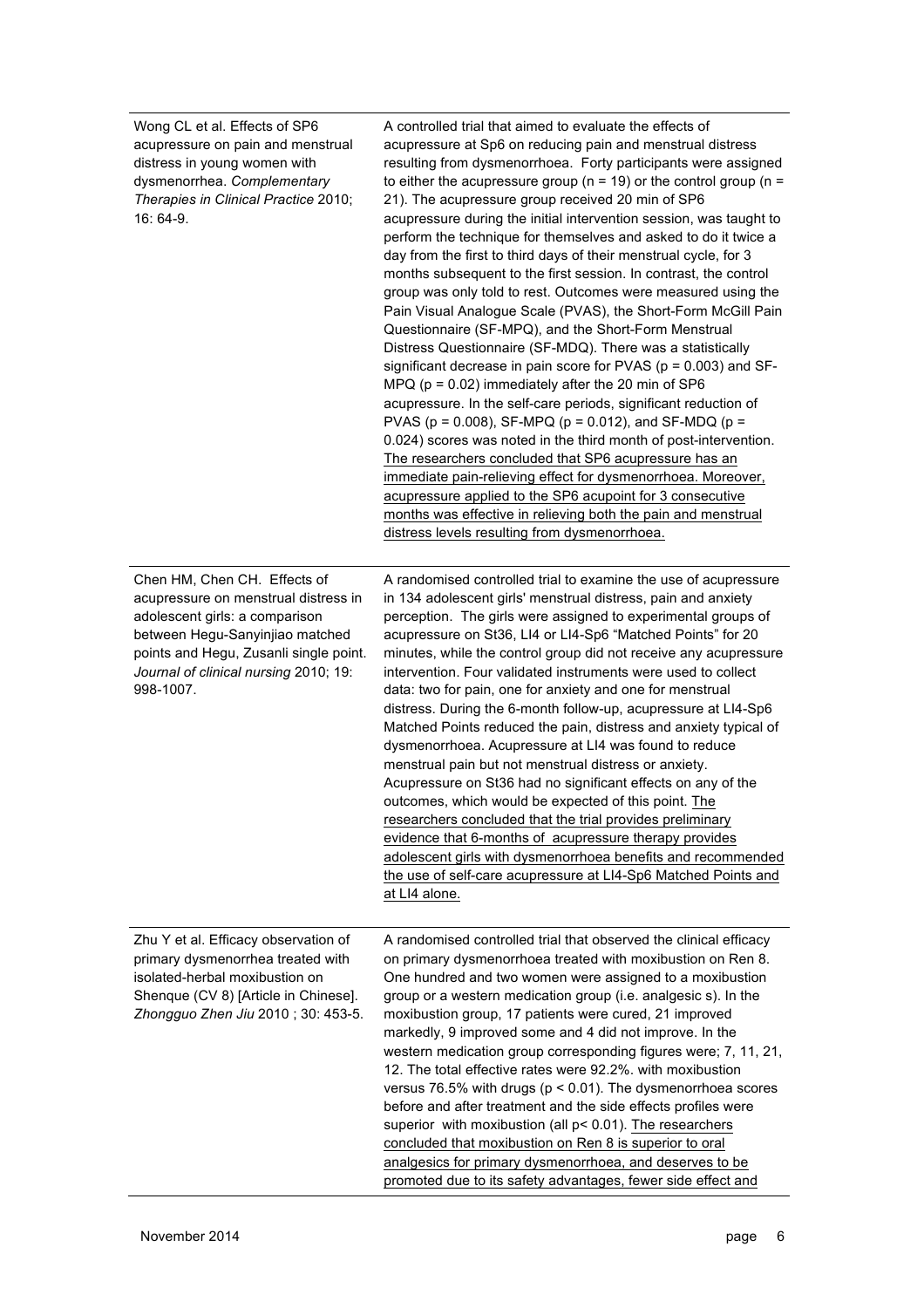### good patient compliance.

| Wang MC et al. Effects of auricular<br>acupressure on menstrual symptoms<br>and nitric oxide for women with<br>primary dysmenorrhoea. Journal of<br><b>Alternative and Complementary</b><br>Medicine 2009; 15: 235-42. | A randomised controlled study that evaluated the effects of ear<br>acupressure on relieving menstrual symptoms and decreasing<br>nitric oxide (NO) for women with primary dysmenorrhoea. Ear<br>acupressure by seed-pressure method was compared to a<br>placebo adhesive patch in 71 college females. Acupressure<br>protocol included massaging 15 times on each acupoints (Liver,<br>Kidney and Endocrine), 3 times a day, for a total of 20 days. The<br>effects of treatment were monitored using the short-form<br>Menstrual Distress Questionnaire (MDQs) and blood samples of<br>NO at baseline and within the first 2 days of their next menses<br>(after completion of 20 days of acupressure). In the acupressure<br>group, the overall menstrual symptoms and two subscales,<br>menstrual pain and negative affects, revealed that menstrual<br>symptoms decreased significantly after ear acupressure (effect<br>sizes in the range 0.38-0.45; p<0.05). NO levels increased in the<br>acupressure group, although this difference did not achieve<br>statistical significance (p>0.05). The researchers concluded that<br>the results show that ear acupressure by seed-pressure method<br>improves menstrual symptoms. |
|------------------------------------------------------------------------------------------------------------------------------------------------------------------------------------------------------------------------|--------------------------------------------------------------------------------------------------------------------------------------------------------------------------------------------------------------------------------------------------------------------------------------------------------------------------------------------------------------------------------------------------------------------------------------------------------------------------------------------------------------------------------------------------------------------------------------------------------------------------------------------------------------------------------------------------------------------------------------------------------------------------------------------------------------------------------------------------------------------------------------------------------------------------------------------------------------------------------------------------------------------------------------------------------------------------------------------------------------------------------------------------------------------------------------------------------------------------------------|
| Witt CM et al. Acupuncture in patients<br>with dysmenorrhea: a randomized<br>study on clinical effectiveness and<br>cost-effectiveness in usual care. Am J<br>Obstet Gynecol 2008;198:166.e1-8.                        | A randomised controlled trial that investigated the clinical<br>effectiveness and cost-effectiveness of acupuncture in 649<br>women with dysmenorrhoea. Patients were allocated to<br>acupuncture (15 sessions over 3 months) or to a control group<br>(no acupuncture). Patients who declined randomisation received<br>acupuncture treatment. All of the women were allowed to receive<br>usual medical care. After 3 months, the average pain intensity<br>(NRS 0-10) was lower in the acupuncture group compared to the<br>control group (3.1 vs. 5.4, difference -2.3, 95% CI -2.9 to -1.6;<br>p<.001). The acupuncture group also had better quality of life<br>scores but costs were higher (overall ICER 3,011 Euros per<br>QALY). The researchers concluded that additional acupuncture<br>in patients with dysmenorrhoea was associated with<br>improvements in pain and quality of life when compared to usual<br>care alone and was cost-effective within usual thresholds.                                                                                                                                                                                                                                              |
| Research on mechanisms in<br>dysmenorrhoea                                                                                                                                                                             |                                                                                                                                                                                                                                                                                                                                                                                                                                                                                                                                                                                                                                                                                                                                                                                                                                                                                                                                                                                                                                                                                                                                                                                                                                      |
| Liu F et al. Study on the underlying<br>mechanism of acupuncture in<br>regulating neuroendocrine activity in<br>dysmenorrhea rats. Zhen ci yan jiu =<br>Acupuncture research 2009; 34: 3-8.                            | An animal study that investigated the influence of acupuncture<br>on neuroendocrine function in rats with primary dysmenorrhoea,<br>The researchers found that acupuncture effectively relieved<br>dysmenorrhoea in the rat, and postulated that this action may be<br>closely related to its effects in regulating neuroendocrine<br>activities and the related receptor expression of the<br>hypothalamus-pituitary-ovary axis.                                                                                                                                                                                                                                                                                                                                                                                                                                                                                                                                                                                                                                                                                                                                                                                                    |
| Yang YQ, Huang GY. Study on effects<br>of acupuncture on mice dysmenorrhea<br>model and the mechanism. Zhongguo<br>zhen jiu = Chinese acupuncture &<br>moxibustion 2008; 28: 119-21.                                   | An animal study that investigated the mechanisms of<br>acupuncture in treatment of dysmenorrhoea in mice. The<br>researchers found that acupuncture can improve the symptoms<br>of dysmenorrhoea in mice to a certain extent, and postulated<br>that the mechanism is possibly related to regulative effects of<br>acupuncture on hormone-mediating receptors in mice.                                                                                                                                                                                                                                                                                                                                                                                                                                                                                                                                                                                                                                                                                                                                                                                                                                                               |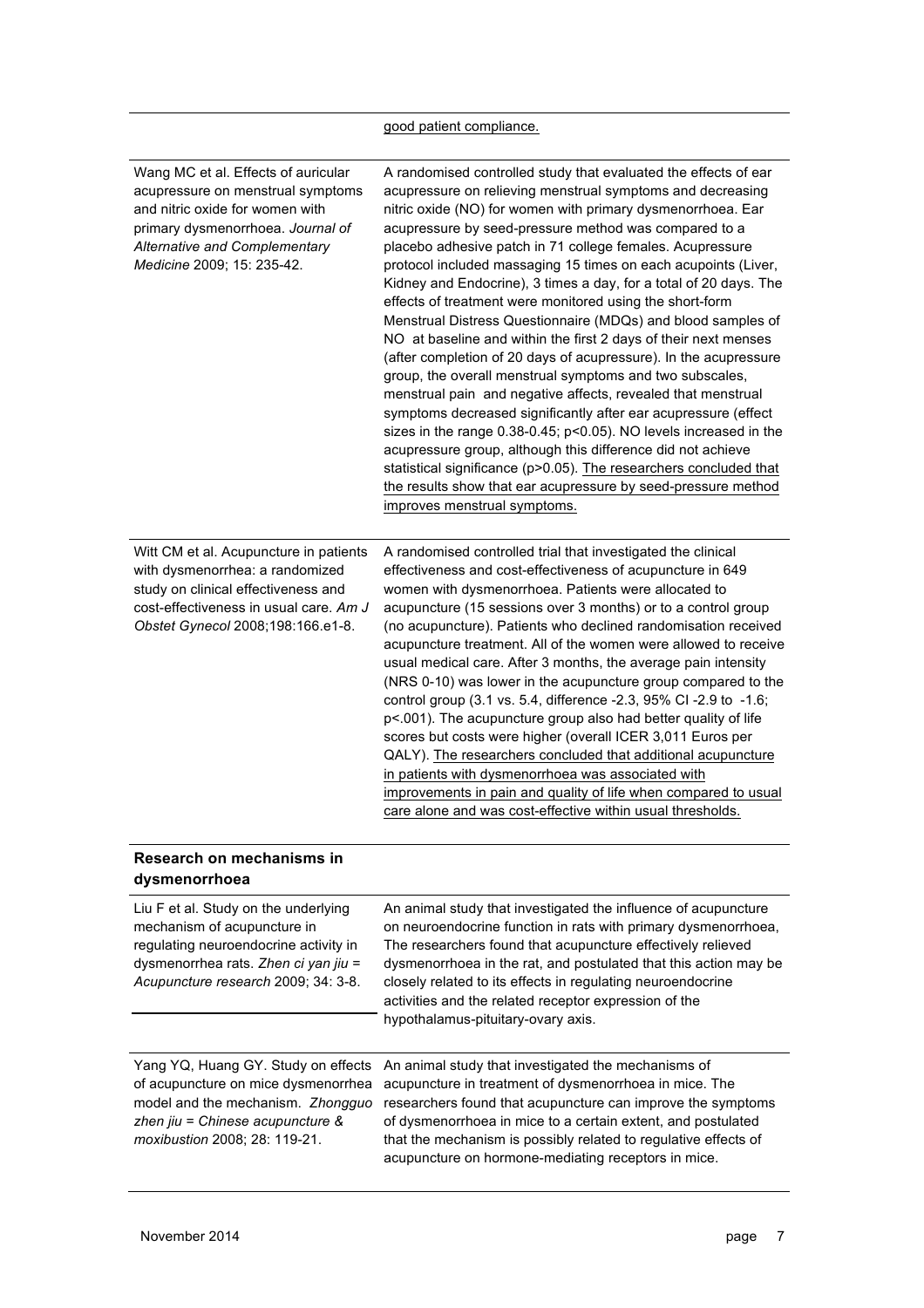### **Research on mechanisms for acupuncture in general**

| Cheng KJ. Neuroanatomical basis of<br>acupuncture treatment for some<br>common illnesses. Acupunct Med<br>2009;27: 61-4.                                                                                                                 | A review that looked at acupuncture treatment for some common<br>conditions. It is found that, in many cases, the acupuncture<br>points traditionally used have a neuroanatomical significance<br>from the viewpoint of biomedicine. From this, the reviewers<br>hypothesize that plausible mechanisms of action include<br>intramuscular stimulation for treating muscular pain and nerve<br>stimulation for treating neuropathies.                                                                                                                                                                                                                                    |
|------------------------------------------------------------------------------------------------------------------------------------------------------------------------------------------------------------------------------------------|-------------------------------------------------------------------------------------------------------------------------------------------------------------------------------------------------------------------------------------------------------------------------------------------------------------------------------------------------------------------------------------------------------------------------------------------------------------------------------------------------------------------------------------------------------------------------------------------------------------------------------------------------------------------------|
| Lee B et al. Effects of acupuncture on<br>chronic corticosterone-induced<br>depression-like behavior and<br>expression of neuropeptide Y in the<br>rats. Neuroscience Letters 2009; 453:<br>$151-6.$                                     | In animal studies, acupuncture has been found to significantly<br>reduce anxiety-like behaviour, and increase brain levels of<br>neuropeptide Y, the brain levels of which appear to correlate<br>with reported anxiety.                                                                                                                                                                                                                                                                                                                                                                                                                                                |
| Samuels N et al. Acupuncture for<br>psychiatric illness: a literature review.<br>Behav Med 2008; 34: 55-64                                                                                                                               | A literature review of acupuncture for psychiatric illness, which<br>presents research that found acupuncture to increase central<br>nervous system hormones, including ACTH, beta-endorphins,<br>serotonin, and noradrenaline. It concludes that acupuncture can<br>have positive effects on depression and anxiety.                                                                                                                                                                                                                                                                                                                                                   |
| Zhou Q et al. The effect of electro-<br>acupuncture on the imbalance<br>between monoamine<br>neurotransmitters and GABA in the<br>CNS of rats with chronic emotional<br>stress-induced anxiety. Int J Clin<br>Acupunct 2008 ; 17: 79-84. | A study of the regulatory effect of electro-acupuncture on the<br>imbalance between monoamine neurotransmitters and GABA in<br>the central nervous system of rats with chronic emotional stress-<br>induced anxiety. The levels of serotonin, noradrenaline and<br>dopamine fell significantly, while GABA levels were significantly<br>higher in the rats given acupuncture (P<0.05, or P<0.0). The<br>researchers concluded that the anti-anxiety effect of electro-<br>acupuncture may relate to its regulation of the imbalance of<br>neurotransmitters.                                                                                                            |
| Kavoussi B, Ross BE. The<br>neuroimmune basis of anti-<br>inflammatory acupuncture. Integr<br>Cancer Ther 2007; 6: 251-7.                                                                                                                | A review that suggests the anti-inflammatory actions of<br>traditional and electro-acupuncture are mediated by efferent<br>vagus nerve activation and inflammatory macrophage<br>deactivation.                                                                                                                                                                                                                                                                                                                                                                                                                                                                          |
| Han JS. Acupuncture and endorphins.<br>Neurosci Lett 2004; 361: 258-61.                                                                                                                                                                  | A literature review of studies relating to the release of<br>endorphins by acupuncture.                                                                                                                                                                                                                                                                                                                                                                                                                                                                                                                                                                                 |
| Zijlstra FJ et al. Anti-inflammatory<br>actions of acupuncture. Mediators<br>Inflamm 2003;12: 59-69.                                                                                                                                     | A review that suggests a hypothesis for the anti-inflammatory<br>action of acupuncture. Insertion of acupuncture needle initially<br>stimulates production of beta-endorphins, calcitonin gene-<br>related peptide (CGRP) and substance P, leading to further<br>stimulation of cytokines and nitric oxide (NO). While high levels<br>of CGRP have been shown to be pro-inflammatory, CGRP in<br>low concentrations exerts potent anti-inflammatory actions.<br>Therefore, a frequently applied 'low-dose' treatment of<br>acupuncture could provoke a sustained release of CGRP with<br>anti-inflammatory activity, without stimulation of pro-<br>inflammatory cells. |